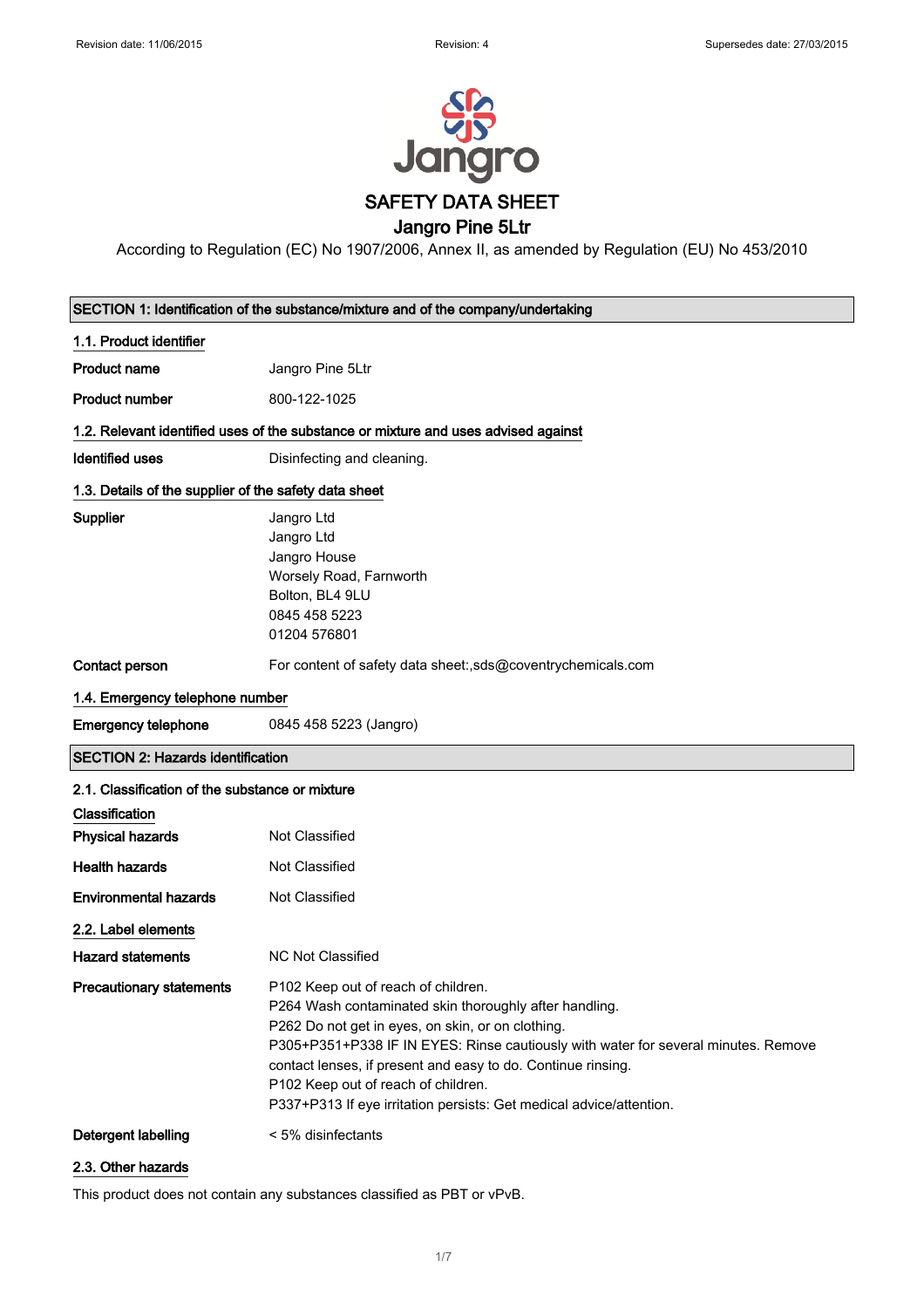| SECTION 3: Composition/information on ingredients          |                                                                                                                                                                                                                                                                   |
|------------------------------------------------------------|-------------------------------------------------------------------------------------------------------------------------------------------------------------------------------------------------------------------------------------------------------------------|
| <b>SECTION 4: First aid measures</b>                       |                                                                                                                                                                                                                                                                   |
| 4.1. Description of first aid measures                     |                                                                                                                                                                                                                                                                   |
| Inhalation                                                 | Move affected person to fresh air at once. Rinse nose and mouth with water. Get medical<br>attention if any discomfort continues.                                                                                                                                 |
| Ingestion                                                  | Never give anything by mouth to an unconscious person. Do not induce vomiting. Rinse<br>mouth thoroughly with water. Get medical attention if any discomfort continues.                                                                                           |
| <b>Skin contact</b>                                        | Rinse immediately with plenty of water. Remove contaminated clothing. Get medical attention<br>if irritation persists after washing.                                                                                                                              |
| Eye contact                                                | Rinse immediately with plenty of water. Remove any contact lenses and open eyelids wide<br>apart. Continue to rinse for at least 15 minutes. Get medical attention if irritation persists after<br>washing. Show this Safety Data Sheet to the medical personnel. |
|                                                            | 4.2. Most important symptoms and effects, both acute and delayed                                                                                                                                                                                                  |
| <b>Skin contact</b>                                        | Prolonged contact may cause redness, irritation and dry skin.                                                                                                                                                                                                     |
| Eye contact                                                | May cause temporary eye irritation.                                                                                                                                                                                                                               |
|                                                            | 4.3. Indication of any immediate medical attention and special treatment needed                                                                                                                                                                                   |
| Notes for the doctor                                       | No specific recommendations.                                                                                                                                                                                                                                      |
| <b>SECTION 5: Firefighting measures</b>                    |                                                                                                                                                                                                                                                                   |
| 5.1. Extinguishing media                                   |                                                                                                                                                                                                                                                                   |
| Suitable extinguishing media                               | The product is not flammable. Use fire-extinguishing media suitable for the surrounding fire.<br>Foam, carbon dioxide or dry powder.                                                                                                                              |
| 5.2. Special hazards arising from the substance or mixture |                                                                                                                                                                                                                                                                   |
| <b>Hazardous combustion</b><br>products                    | Oxides of carbon. Thermal decomposition or combustion may liberate carbon oxides and<br>other toxic gases or vapours.                                                                                                                                             |
| 5.3. Advice for firefighters                               |                                                                                                                                                                                                                                                                   |
| Protective actions during<br>firefighting                  | Control run-off water by containing and keeping it out of sewers and watercourses.                                                                                                                                                                                |
| Special protective equipment<br>for firefighters           | Wear positive-pressure self-contained breathing apparatus (SCBA) and appropriate protective<br>clothing.                                                                                                                                                          |
| <b>SECTION 6: Accidental release measures</b>              |                                                                                                                                                                                                                                                                   |
|                                                            | 6.1. Personal precautions, protective equipment and emergency procedures                                                                                                                                                                                          |
| <b>Personal precautions</b>                                | For personal protection, see Section 8. In case of spills, beware of slippery floors and<br>surfaces.                                                                                                                                                             |
| 6.2. Environmental precautions                             |                                                                                                                                                                                                                                                                   |
| <b>Environmental precautions</b>                           | Collect and dispose of spillage as indicated in Section 13. Do not discharge into drains or<br>watercourses or onto the ground.                                                                                                                                   |
| 6.3. Methods and material for containment and cleaning up  |                                                                                                                                                                                                                                                                   |
| Methods for cleaning up                                    | Stop leak if possible without risk. Absorb in vermiculite, dry sand or earth and place into<br>containers. Flush contaminated area with plenty of water. Avoid the spillage or runoff entering<br>drains, sewers or watercourses.                                 |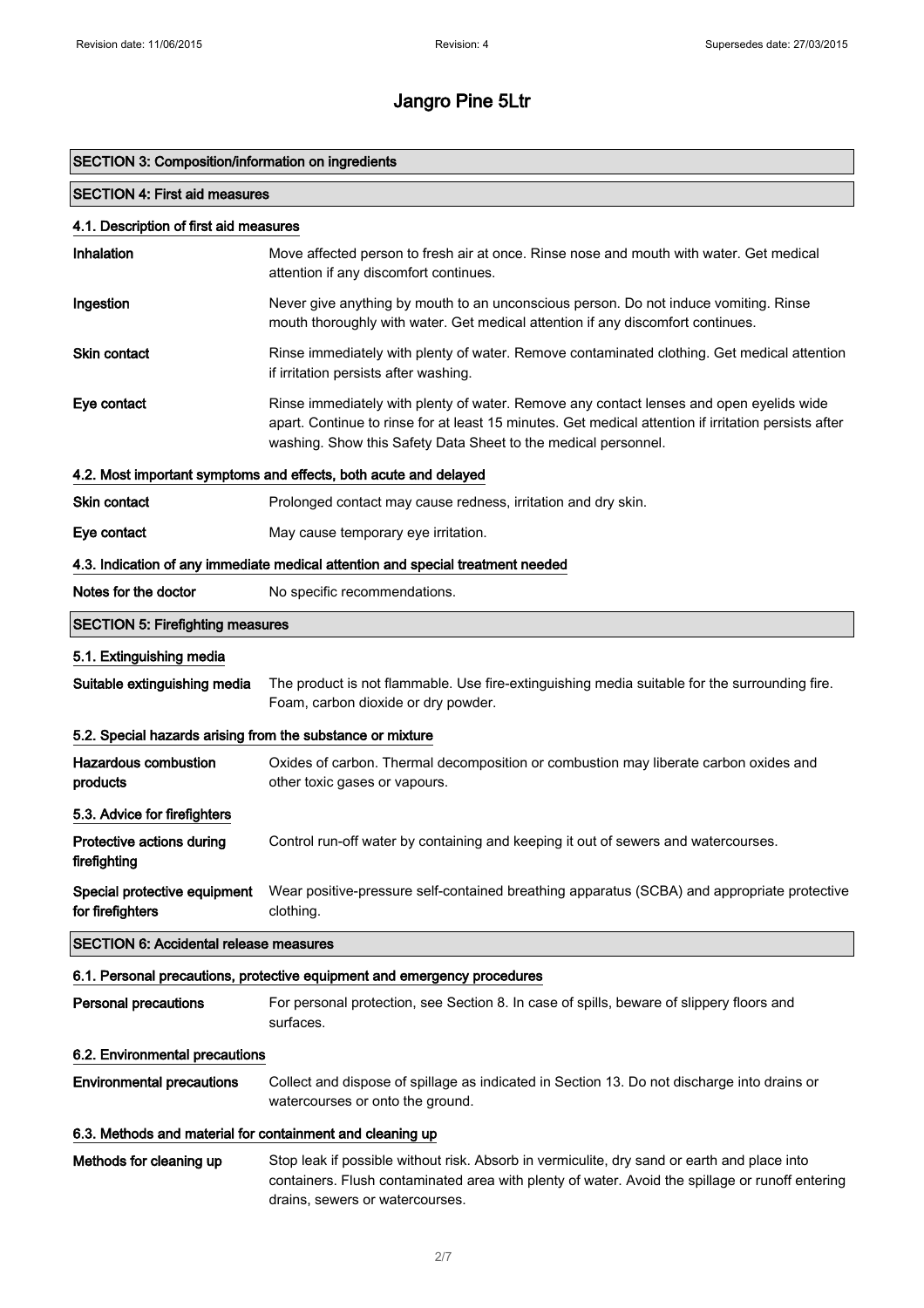#### 6.4. Reference to other sections

| Reference to other sections                             | For personal protection, see Section 8. See Section 11 for additional information on health<br>hazards. For waste disposal, see Section 13.                                                                                                                                                                                                                                    |
|---------------------------------------------------------|--------------------------------------------------------------------------------------------------------------------------------------------------------------------------------------------------------------------------------------------------------------------------------------------------------------------------------------------------------------------------------|
| <b>SECTION 7: Handling and storage</b>                  |                                                                                                                                                                                                                                                                                                                                                                                |
| 7.1. Precautions for safe handling                      |                                                                                                                                                                                                                                                                                                                                                                                |
| <b>Usage precautions</b>                                | Provide adequate ventilation. Avoid contact with skin and eyes.                                                                                                                                                                                                                                                                                                                |
| Advice on general<br>occupational hygiene               | No specific hygiene procedures recommended but good personal hygiene practices should<br>always be observed when working with chemical products. Wash at the end of each work shift<br>and before eating, smoking and using the toilet.                                                                                                                                        |
|                                                         | 7.2. Conditions for safe storage, including any incompatibilities                                                                                                                                                                                                                                                                                                              |
| <b>Storage precautions</b>                              | Store in tightly-closed, original container in a dry, cool and well-ventilated place.                                                                                                                                                                                                                                                                                          |
| 7.3. Specific end use(s)                                |                                                                                                                                                                                                                                                                                                                                                                                |
| Specific end use(s)                                     | The identified uses for this product are detailed in Section 1.2.                                                                                                                                                                                                                                                                                                              |
| <b>SECTION 8: Exposure Controls/personal protection</b> |                                                                                                                                                                                                                                                                                                                                                                                |
| 8.1. Control parameters                                 |                                                                                                                                                                                                                                                                                                                                                                                |
| Ingredient comments                                     | No exposure limits known for ingredient(s).                                                                                                                                                                                                                                                                                                                                    |
|                                                         | ALCOHOLS, C12-14, ETHOXYLATED (CAS: 68439-50-9)                                                                                                                                                                                                                                                                                                                                |
| <b>DNEL</b>                                             | Workers - Inhalation; Long term systemic effects: 294 mg/m <sup>3</sup><br>Workers - Dermal; Long term systemic effects: 2080 mg/kg/day<br>General population - Inhalation; Long term systemic effects: 87 mg/m <sup>3</sup><br>General population - Dermal; Long term systemic effects: 1250 mg/kg/day<br>General population - Oral; Long term systemic effects: 25 mg/kg/day |
| <b>PNEC</b>                                             | - Fresh water; 0.0437 mg/l<br>- Intermittent release; 0.004 mg/l<br>- STP; 10 mg/l<br>- Sediment (Freshwater); 31 mg/kg<br>- Sediment (Marinewater); 31 mg/kg<br>- Soil; 1 mg/kg                                                                                                                                                                                               |
|                                                         | DIPENTENE TERPENE HYDROCARBON BY PRODUCTS (CAS: 68956-56-9)                                                                                                                                                                                                                                                                                                                    |
| <b>DNEL</b>                                             | Workers - Oral; Long term systemic effects: 0.3 mg/kg<br>Workers - Inhalation; Long term systemic effects: 2.9 mg/m <sup>3</sup>                                                                                                                                                                                                                                               |
| <b>PNEC</b>                                             | - Marine water; 0.21 mg/l<br>- Fresh water; 2.1 mg/l<br>- Intermittent release; 21 mg/l<br>- STP; 6.4 mg/l<br>- Sediment (Freshwater); 0.542 mg/kg<br>- Sediment (Marinewater); 54.2 mg/kg<br>TERPENE ALCOHOLS (CAS: 8000-41-7)                                                                                                                                                |
| <b>DNEL</b>                                             | Workers - Inhalation; Long term systemic effects: 5.8 mg/m <sup>3</sup><br>Workers - Dermal; Long term systemic effects: 1.17 mg/kg/day                                                                                                                                                                                                                                        |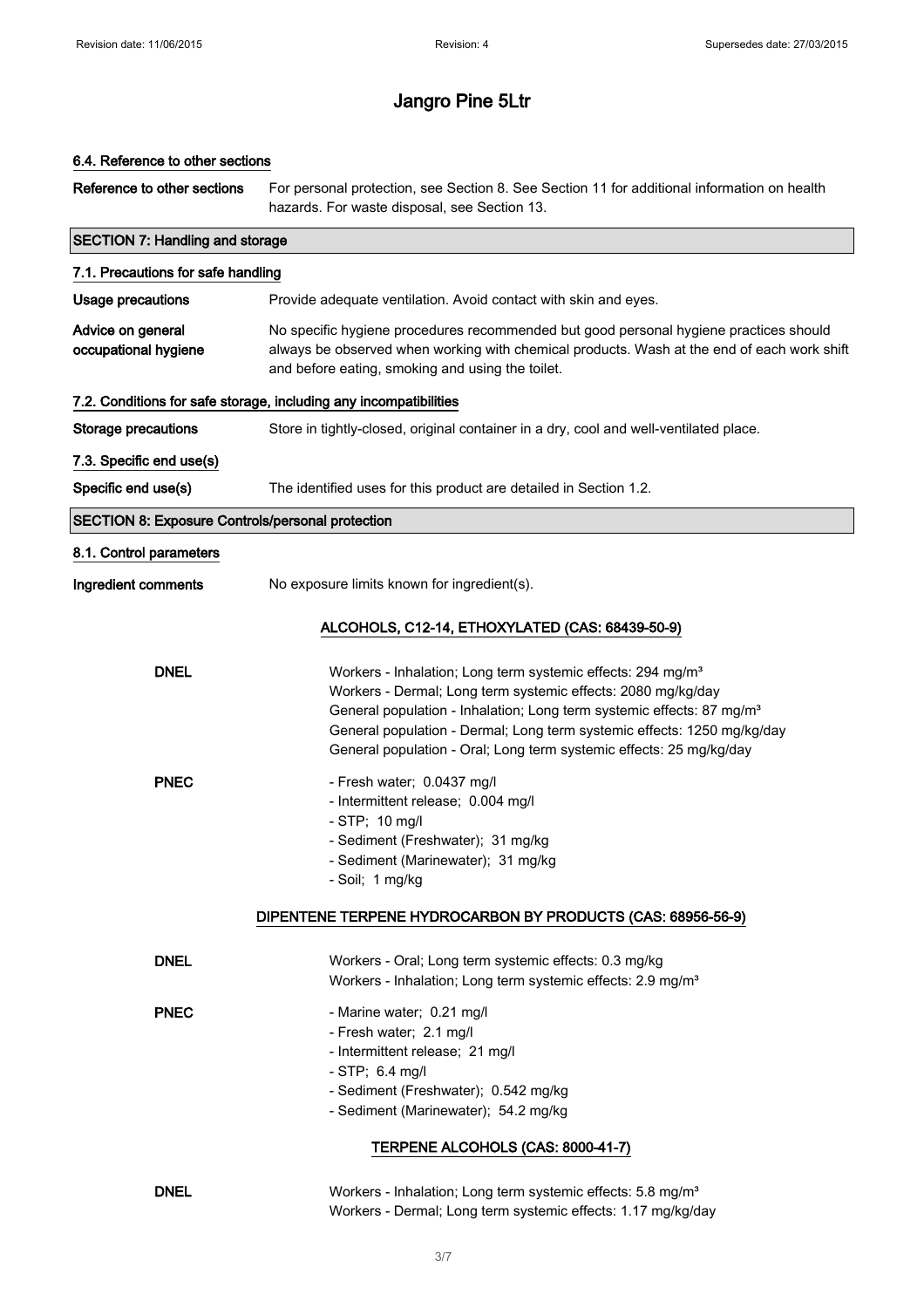| <b>PNEC</b>                                        | - Fresh water; 62 mg/l                                                                                                                                                                                                                                                     |
|----------------------------------------------------|----------------------------------------------------------------------------------------------------------------------------------------------------------------------------------------------------------------------------------------------------------------------------|
|                                                    | - Marine water; 6.2 mg/l                                                                                                                                                                                                                                                   |
|                                                    | - STP; 2.57 mg/l                                                                                                                                                                                                                                                           |
|                                                    | - Sediment (Freshwater); 0.442 mg/l                                                                                                                                                                                                                                        |
|                                                    | - Sediment (Marinewater); 0.044 mg/l                                                                                                                                                                                                                                       |
|                                                    | - Soil; 0.052 mg/l                                                                                                                                                                                                                                                         |
|                                                    | TETRASODIUM ETHYLENE DIAMINE TETRAACETATE (CAS: 64-02-8)                                                                                                                                                                                                                   |
| <b>DNEL</b>                                        | General population - Oral; Long term systemic effects: 25 mg/kg/day                                                                                                                                                                                                        |
|                                                    | General population - Inhalation; Long term local effects: 0.6 mg/m <sup>3</sup>                                                                                                                                                                                            |
|                                                    | General population - Inhalation; Short term local effects: 1.2 mg/m <sup>3</sup>                                                                                                                                                                                           |
|                                                    | Workers - Inhalation; Long term local effects: 1.5 mg/m <sup>3</sup>                                                                                                                                                                                                       |
|                                                    | Workers - Inhalation; Short term local effects: 3 mg/m <sup>3</sup>                                                                                                                                                                                                        |
| <b>PNEC</b>                                        |                                                                                                                                                                                                                                                                            |
|                                                    | - Fresh water; 2.2 mg/l<br>- Marine water; 0.22 mg/l                                                                                                                                                                                                                       |
|                                                    | - Intermittent release; 1.2 mg/l                                                                                                                                                                                                                                           |
|                                                    | - STP; 43 mg/l                                                                                                                                                                                                                                                             |
|                                                    | - Soil; 0.72 mg/kg                                                                                                                                                                                                                                                         |
|                                                    |                                                                                                                                                                                                                                                                            |
| 8.2. Exposure controls                             |                                                                                                                                                                                                                                                                            |
| Protective equipment                               |                                                                                                                                                                                                                                                                            |
|                                                    |                                                                                                                                                                                                                                                                            |
| Appropriate engineering<br>controls                | Provide adequate ventilation.                                                                                                                                                                                                                                              |
| Eye/face protection                                | No specific eye protection required during normal use.                                                                                                                                                                                                                     |
| Hand protection                                    | For prolonged or repeated skin contact use suitable protective gloves.                                                                                                                                                                                                     |
| Other skin and body<br>protection                  | Use barrier creams to prevent skin contact. Wear appropriate clothing to prevent repeated or<br>prolonged skin contact.                                                                                                                                                    |
| <b>Hygiene measures</b>                            | When using do not eat, drink or smoke. Good personal hygiene procedures should be<br>implemented. Wash hands and any other contaminated areas of the body with soap and<br>water before leaving the work site. Use appropriate skin cream to prevent drying of skin.       |
| <b>Respiratory protection</b>                      | Respiratory protection not required.                                                                                                                                                                                                                                       |
| <b>Environmental exposure</b><br>controls          | Avoid release to the environment. Users should be aware of environmental considerations<br>and their duties under the environmental protection act. Further information may be found on<br>Government websites: www.dti.gov.uk/access/index/htm and www.envirowise.gov.uk. |
| <b>SECTION 9: Physical and Chemical Properties</b> |                                                                                                                                                                                                                                                                            |

#### 9.1. Information on basic physical and chemical properties

| Appearance      | Liguid.                                   |
|-----------------|-------------------------------------------|
| Colour          | Green.                                    |
| Odour           | Characteristic.                           |
| Odour threshold | Not applicable.                           |
| pH              | pH (concentrated solution): 9.0 typically |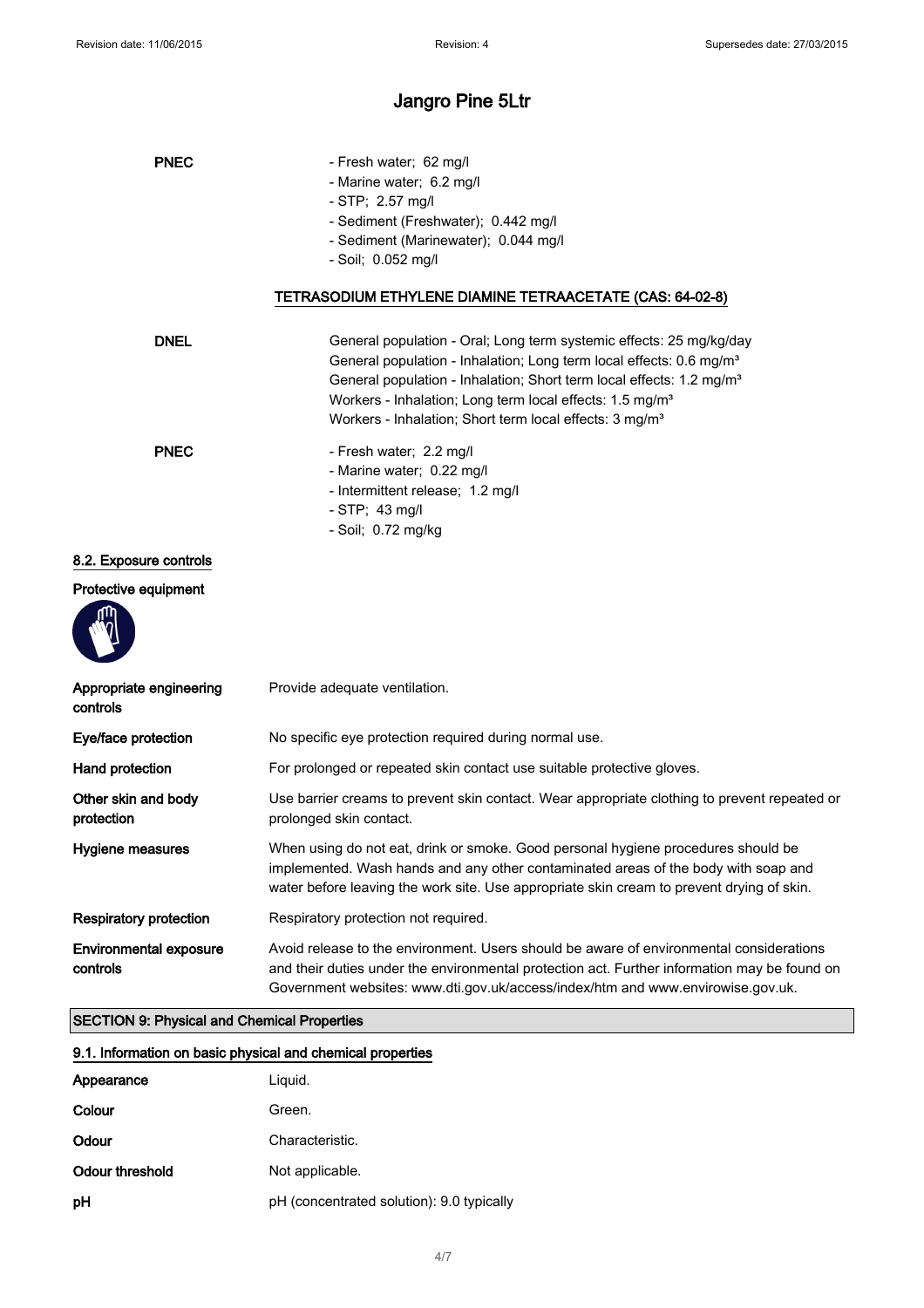| <b>Melting point</b>                         | Not applicable.                                                                                                     |
|----------------------------------------------|---------------------------------------------------------------------------------------------------------------------|
| Initial boiling point and range              | Not applicable.                                                                                                     |
| Flash point                                  | Not applicable.                                                                                                     |
| <b>Evaporation rate</b>                      | Not determined.                                                                                                     |
| <b>Evaporation factor</b>                    | Not applicable.                                                                                                     |
| Vapour pressure                              | Not determined.                                                                                                     |
| Vapour density                               | Not determined.                                                                                                     |
| <b>Relative density</b>                      | 1.000 typically @ 20°C                                                                                              |
| <b>Bulk density</b>                          | Not applicable.                                                                                                     |
| Solubility(ies)                              | Soluble in water.                                                                                                   |
| Auto-ignition temperature                    | Not applicable.                                                                                                     |
| <b>Decomposition Temperature</b>             | Not applicable.                                                                                                     |
| <b>Viscosity</b>                             | Not determined.                                                                                                     |
| <b>Explosive properties</b>                  | Not applicable                                                                                                      |
| <b>Oxidising properties</b>                  | Not applicable.                                                                                                     |
| <b>Comments</b>                              | Information given is applicable to the product as supplied.                                                         |
| 9.2. Other information                       |                                                                                                                     |
| Other information                            | Not relevant.                                                                                                       |
| <b>SECTION 10: Stability and reactivity</b>  |                                                                                                                     |
| 10.1. Reactivity                             |                                                                                                                     |
| Reactivity                                   | There are no known reactivity hazards associated with this product.                                                 |
| 10.2. Chemical stability                     |                                                                                                                     |
| <b>Stability</b>                             | Stable at normal ambient temperatures.                                                                              |
| 10.3. Possibility of hazardous reactions     |                                                                                                                     |
| Possibility of hazardous<br>reactions        | Not applicable.                                                                                                     |
| 10.4. Conditions to avoid                    |                                                                                                                     |
| Conditions to avoid                          | Avoid exposure to high temperatures or direct sunlight.                                                             |
| 10.5. Incompatible materials                 |                                                                                                                     |
| Materials to avoid                           | No specific material or group of materials is likely to react with the product to produce a<br>hazardous situation. |
| 10.6. Hazardous decomposition products       |                                                                                                                     |
| Hazardous decomposition<br>products          | Does not decompose when used and stored as recommended.                                                             |
| <b>SECTION 11: Toxicological information</b> |                                                                                                                     |
|                                              |                                                                                                                     |

Acute toxicity - oral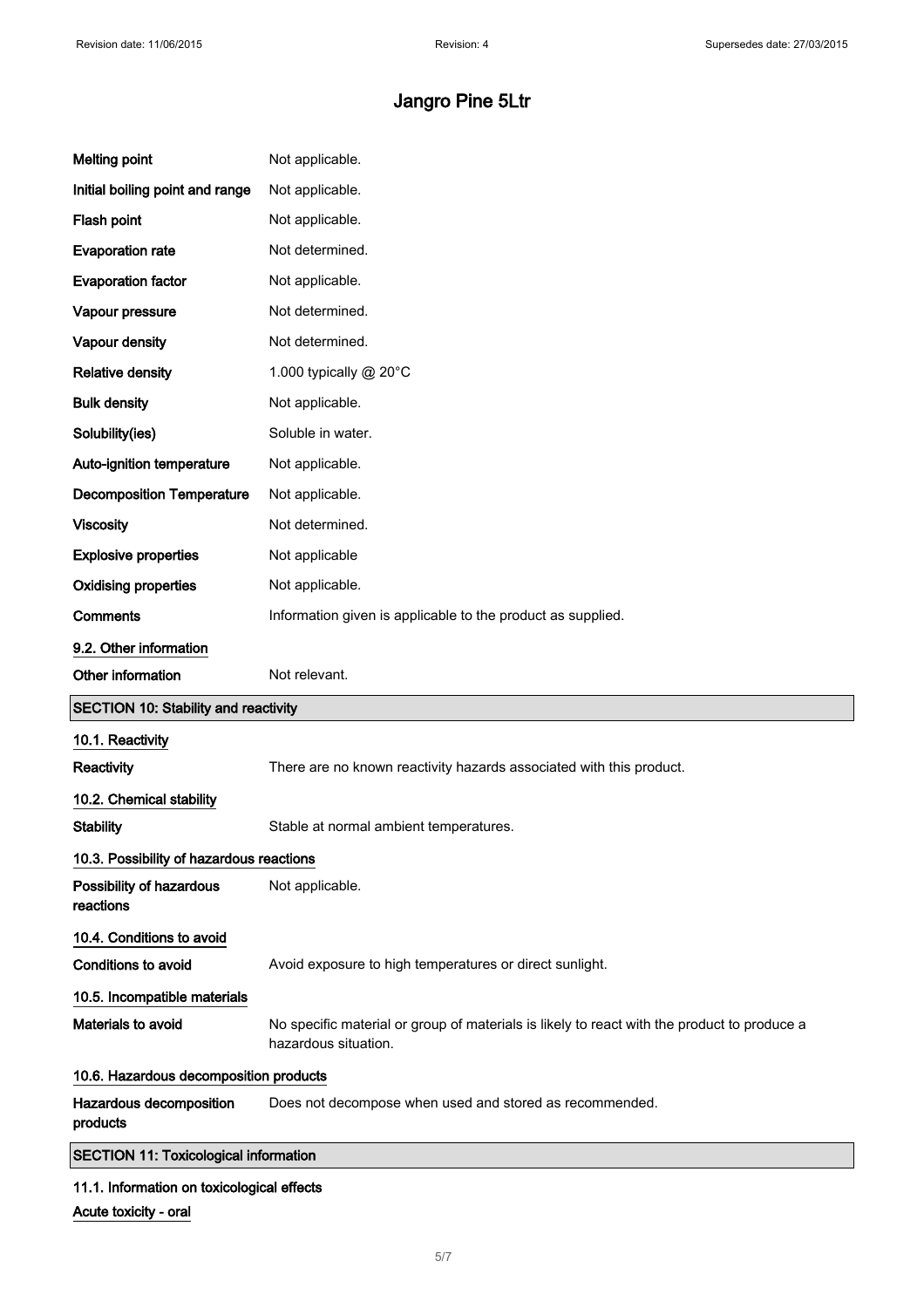| ATE oral (mg/kg)                              | 33,333.33333333                                                                                                                                                                                                                                                                                                                                                                                                                                      |
|-----------------------------------------------|------------------------------------------------------------------------------------------------------------------------------------------------------------------------------------------------------------------------------------------------------------------------------------------------------------------------------------------------------------------------------------------------------------------------------------------------------|
| Acute toxicity - dermal<br>ATE dermal (mg/kg) | 91,666.66666667                                                                                                                                                                                                                                                                                                                                                                                                                                      |
| <b>General information</b>                    | This product has low toxicity.                                                                                                                                                                                                                                                                                                                                                                                                                       |
| Inhalation                                    | No specific health hazards known.                                                                                                                                                                                                                                                                                                                                                                                                                    |
| Ingestion                                     | May cause irritation. Symptoms following overexposure may include the following: Stomach<br>pain. Nausea, vomiting. Diarrhoea.                                                                                                                                                                                                                                                                                                                       |
| Skin contact                                  | Skin irritation should not occur when used as recommended. Repeated exposure may cause<br>skin dryness or cracking.                                                                                                                                                                                                                                                                                                                                  |
| Eye contact                                   | May cause temporary eye irritation.                                                                                                                                                                                                                                                                                                                                                                                                                  |
| <b>SECTION 12: Ecological Information</b>     |                                                                                                                                                                                                                                                                                                                                                                                                                                                      |
| Ecotoxicity                                   | There are no data on the ecotoxicity of this product. Not regarded as dangerous for the<br>environment.                                                                                                                                                                                                                                                                                                                                              |
| 12.1. Toxicity                                |                                                                                                                                                                                                                                                                                                                                                                                                                                                      |
| <b>Toxicity</b>                               | Not considered toxic to fish.                                                                                                                                                                                                                                                                                                                                                                                                                        |
| 12.2. Persistence and degradability           |                                                                                                                                                                                                                                                                                                                                                                                                                                                      |
| Persistence and degradability                 | There are no data on the degradability of this product. The surfactant(s) contained in this<br>product complies(comply) with the biodegradability criteria as laid down in Regulation (EC)<br>No. 648/2004 on detergents. Data to support this assertion are held at the disposal of the<br>competent authorities of the Member States and will be made available to them at their direct<br>request, or at the request of a detergent manufacturer. |
| 12.3. Bioaccumulative potential               |                                                                                                                                                                                                                                                                                                                                                                                                                                                      |
| <b>Bioaccumulative potential</b>              | No data available on bioaccumulation.                                                                                                                                                                                                                                                                                                                                                                                                                |
| 12.4. Mobility in soil                        |                                                                                                                                                                                                                                                                                                                                                                                                                                                      |
| <b>Mobility</b>                               | The product is water-soluble and may spread in water systems.                                                                                                                                                                                                                                                                                                                                                                                        |
| 12.5. Results of PBT and vPvB assessment      |                                                                                                                                                                                                                                                                                                                                                                                                                                                      |
| Results of PBT and vPvB<br>assessment         | This product does not contain any substances classified as PBT or vPvB.                                                                                                                                                                                                                                                                                                                                                                              |
| 12.6. Other adverse effects                   |                                                                                                                                                                                                                                                                                                                                                                                                                                                      |
| Other adverse effects                         | None known.                                                                                                                                                                                                                                                                                                                                                                                                                                          |
| <b>SECTION 13: Disposal considerations</b>    |                                                                                                                                                                                                                                                                                                                                                                                                                                                      |
| 13.1. Waste treatment methods                 |                                                                                                                                                                                                                                                                                                                                                                                                                                                      |
| <b>General information</b>                    | Do not discharge into drains or watercourses or onto the ground.                                                                                                                                                                                                                                                                                                                                                                                     |
| <b>Disposal methods</b>                       | Dispose of waste to licensed waste disposal site in accordance with the requirements of the<br>local Waste Disposal Authority. Packaging is recyclable. Wash out containers with water<br>before disposal.                                                                                                                                                                                                                                           |
| <b>SECTION 14: Transport information</b>      |                                                                                                                                                                                                                                                                                                                                                                                                                                                      |

Road transport notes Mot classified.